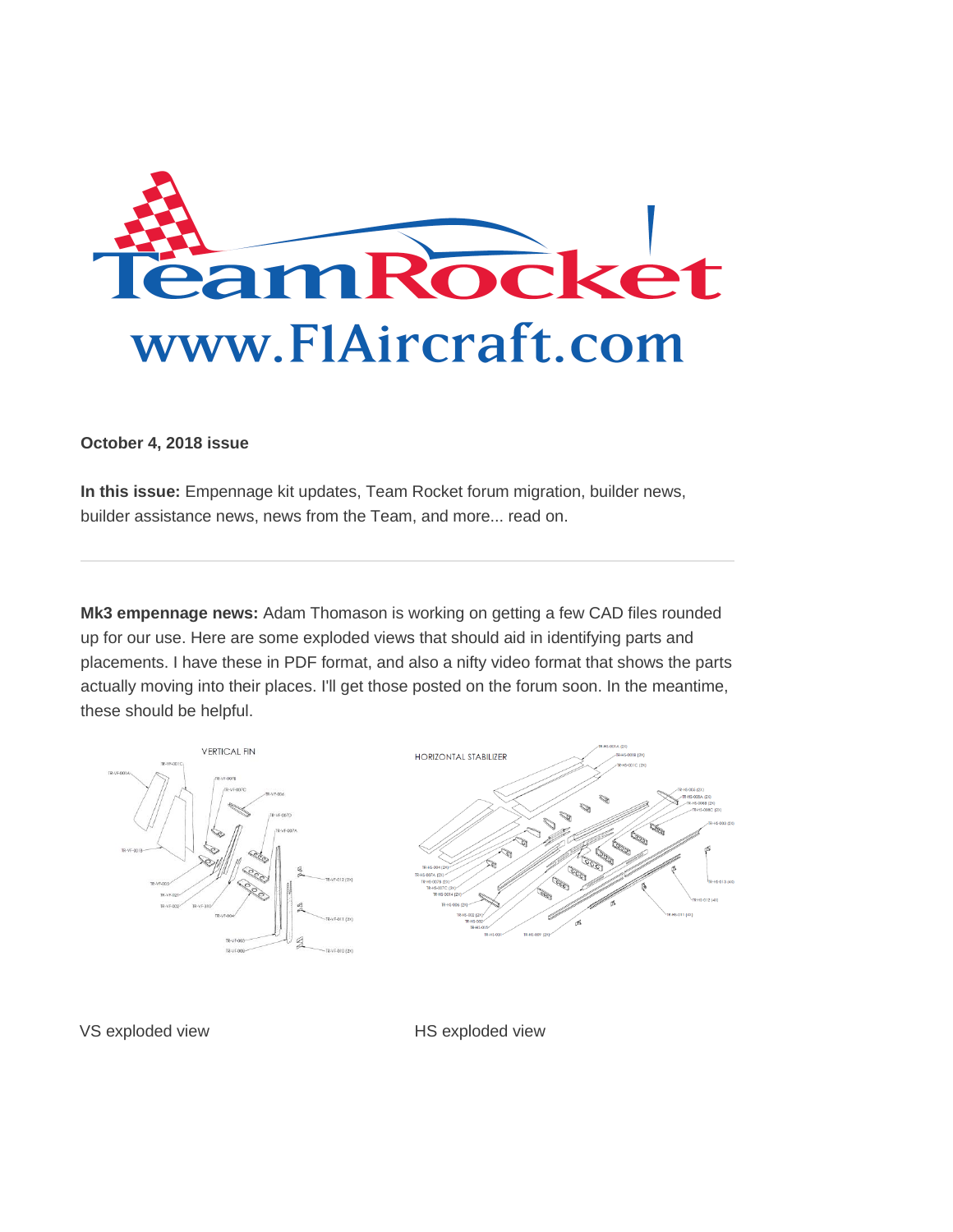

Rudder exploded view Right elevator exploded view Left elevator exploded view

In other empennage related news, I received the UPS tracking and an invoice for the **long awaited VS fiberglass caps**. Those of you who have been waiting, thank you for your patience. We'll get those items, and any other related back orders shipped ASAP. I know I'm ready to have that back order list knocked out! I'll bet that others are too!

**Team Rocket forum migration:** *This is kinda important. Please make a note of it*

The original Team Rocket forum, which has been online for at least 15 years or more, has finally gone belly up. Something finally crashed and no one was able to log on. Not even me.

Rather than continue putting Band-Aids on old, tired software, Blake migrated the forum to our current host. The new forum is here: [NEW Team Rocket forum](http://trk28.benchurl.com/c/l?u=82EC475&e=D627C4&c=E356B&t=0&l=FFBB8A&email=aR1RV9%2BYo52gIqxj1QGBi5emkgBQcCdv&seq=1)

Existing users of the old TR forum should be able to log on using their original email address or original username and their original password.

**New** users will need to contact Vince or Blake to be added to the forum users list.

The old Team Rocket forum URL will be redirected to the new URL, so you can probably just delete the old URL from your favorites list.

I'm sure that there will be random errors and other snafus. If so, please email Vince or Blake and let us know what's going on. Thanks in advance!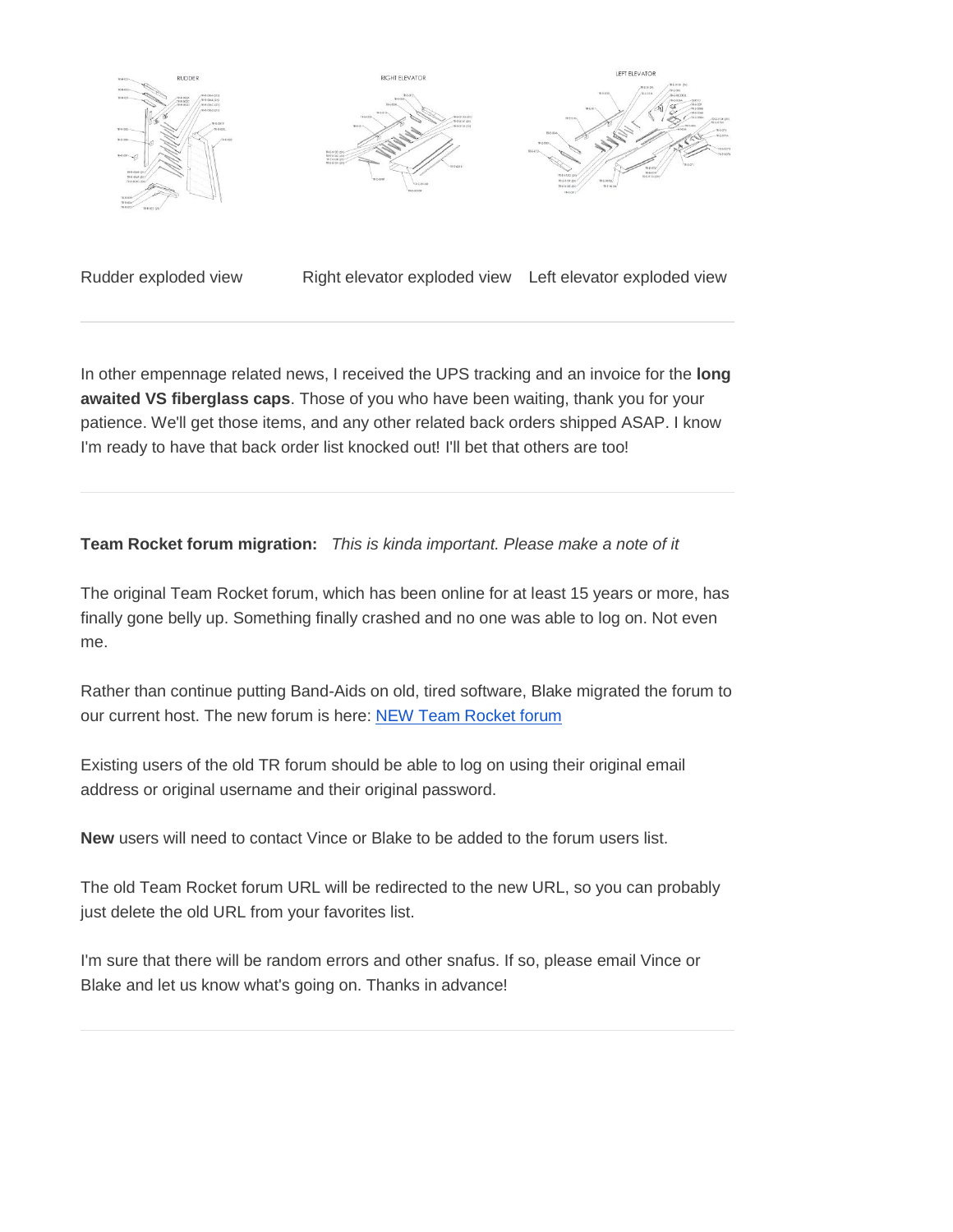

## **Tapered wing update**

Last month we discussed some of the design parameters for the new wing. This month we need to discuss what to call the new design. Evo 2 comes to mind, but it's not based on the original Evo wing at all, other than external appearance. Calling it the "new wing" is fine... until we design an even newer one, you know, for the biplane version. (That's a joke. Do not call me!) So, if anyone has a catchy, descriptive name for the new wing, please contact me.

In other, more important news, we are discussing who/what/where/when regarding having parts made. Aircorps Aviation will undoubtedly be making some, or nearly all, of the new wing parts, but there are a few parts that need very specialized machinery and tooling to build.

The 98" long, leading edge, fuel tank skin is a good example. It needs to be tapered, slightly rolled, and is too long for traditional forming at most shops. If anyone has a suggestion on who can produce these parts, please contact Vince asap!

Anyway, we're moving ahead on the wing project as quickly as we can. We'll post new updates here, so stay tuned!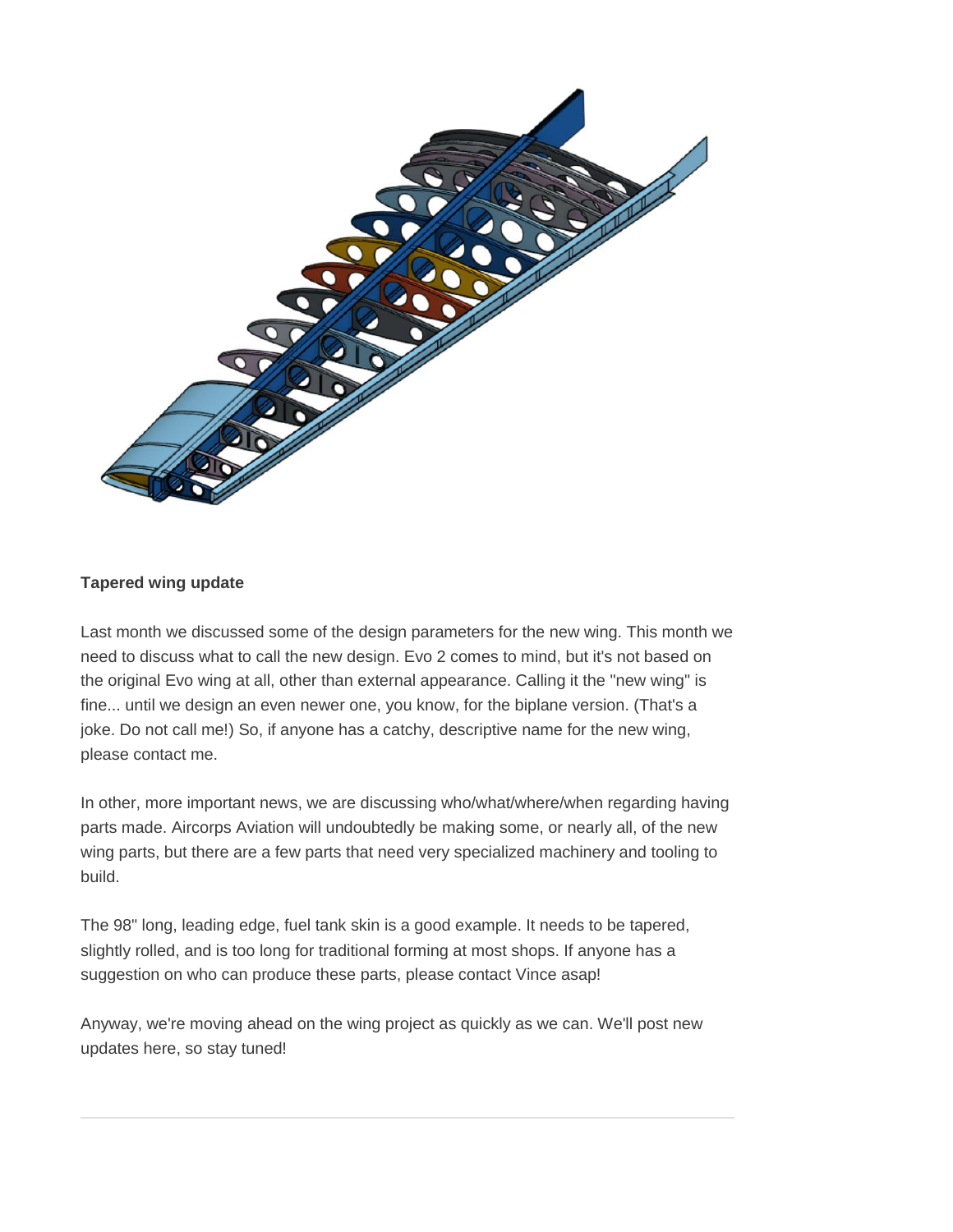**Builder's Assistance news:** Ryan Marshall tells me the following:

*"I've sat down and ran the numbers on me building a set of wings and a fuselage to a quick build state. I believe that I can get a set of wings done for \$9,000.00 and the fuselage done for \$10,000.00. This is just a labor quote but it includes the time to prep and prime all parts. As for other consumables I believe that they would run about \$500 per kit. This includes primer, fuel tank sealant, Scotchbrite, etc.*

*I talked to Van's and asked about a RV-4 wing kit and they are about 6 months out on kits right now due to parts shortages and limited production runs.*

*Just so we are clear this would be for me personally building these parts, not Synergy Air. I'm confident in these numbers and if you want to post these to your website you are more than welcome to do so."*

If that interests you, contact Ryan directly. Ryan Marshall Eugene, OR email: [ryanmarshall250@gmail.com](mailto:ryanmarshall250@gmail.com) cell (541)-844-6120

For what it's worth, Team Rocket doesn't recommend any particular shop over another. We just provide the names of interested shops and let you negotiate the rest. Other builder assist shops can be found on our website at [Builder Assistance Shops](http://trk28.benchurl.com/c/l?u=82EDDE6&e=D627C4&c=E356B&t=0&l=FFBB8A&email=aR1RV9%2BYo52gIqxj1QGBi5emkgBQcCdv&seq=1)

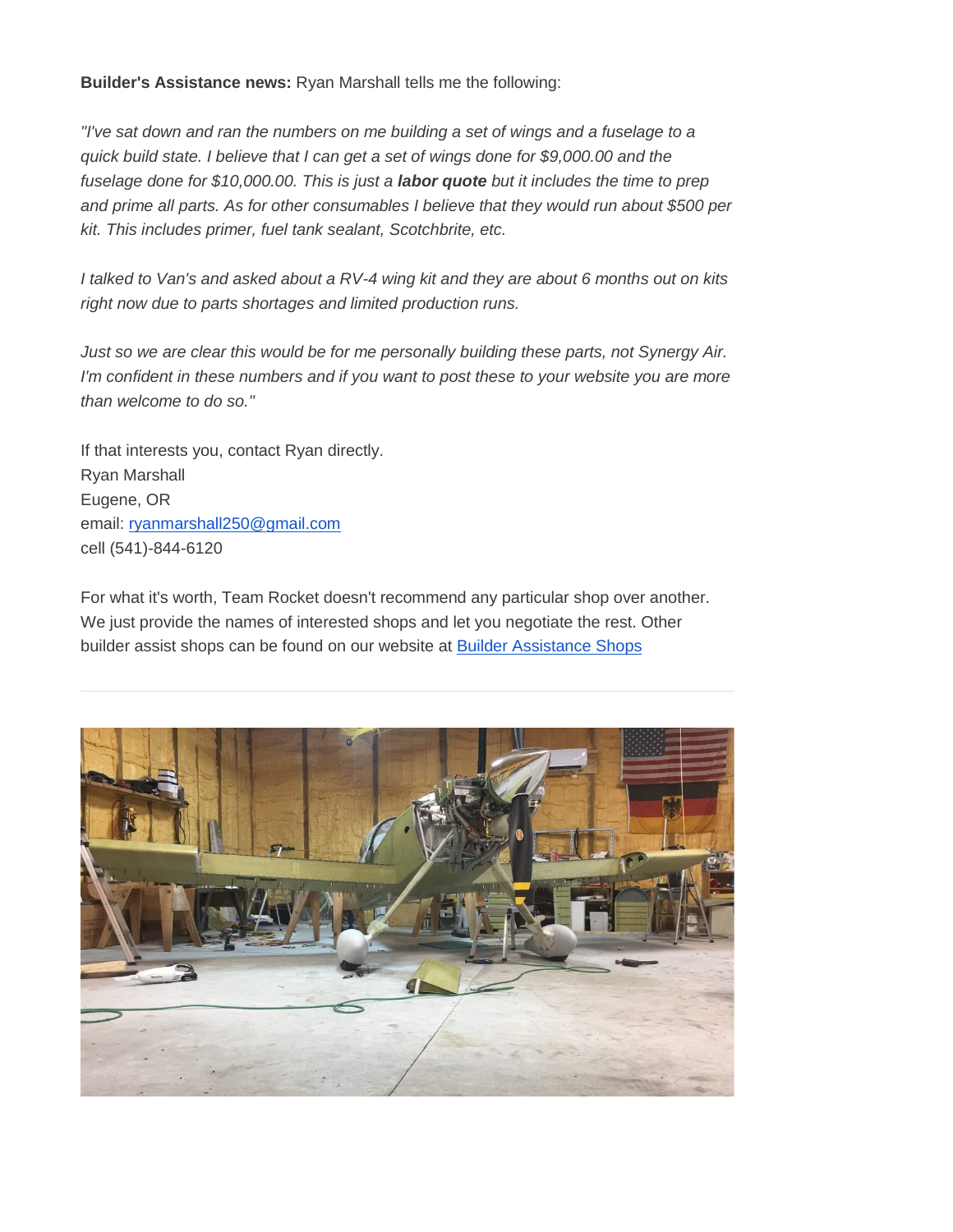**Builder projects:** Ray Ward's project continues to move along rapidly. I hope to drop in at his shop for a visit in a couple of weeks, when I pick up my RV-4.... see below.



**Builder projects:** Robert Thurmond's project is also moving quickly. I believe that they are working on the cowling, gear alignment, and other related front end work at this time.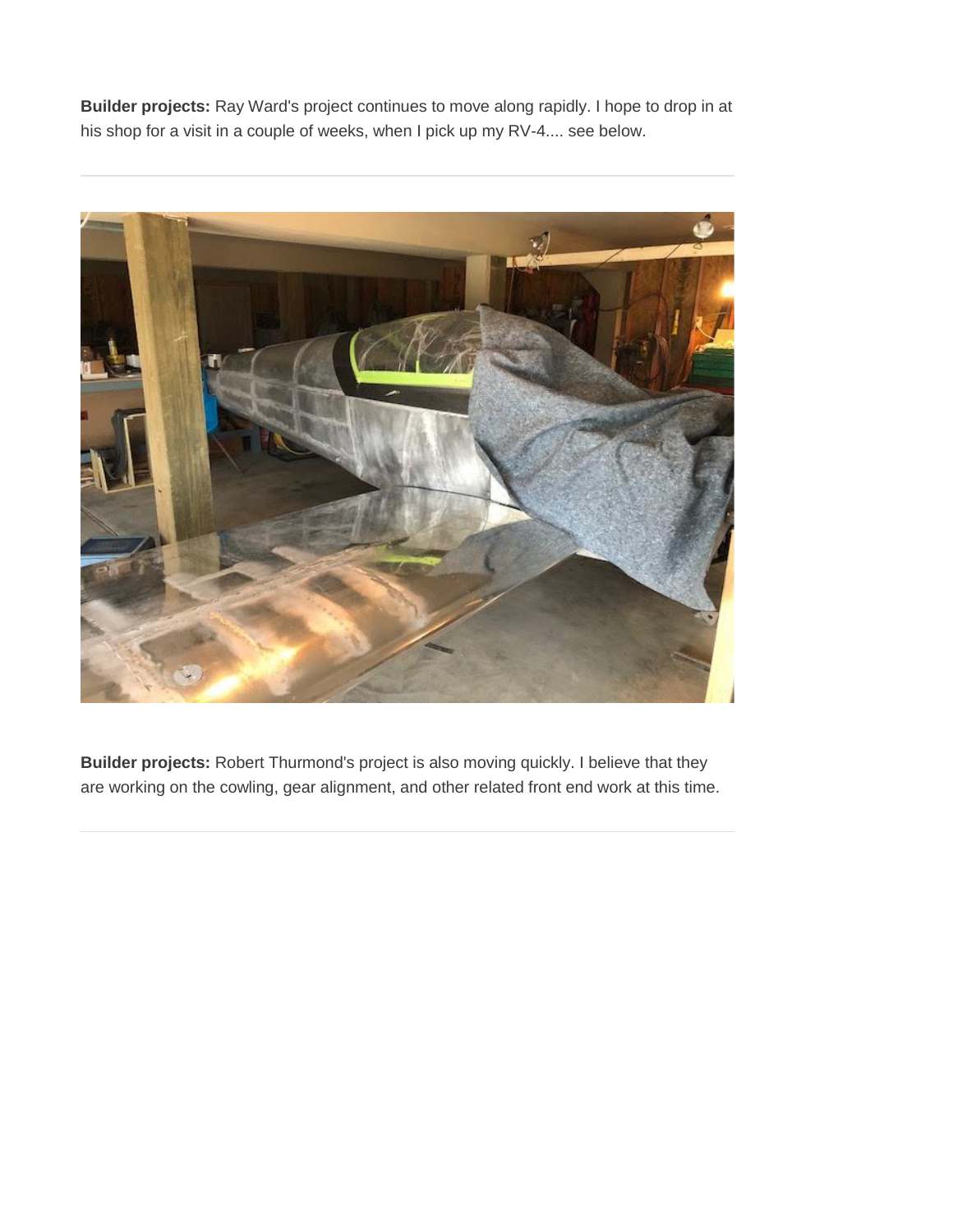

If you're too busy to finish your own F4 Raider, then one option is to buy back the RV-4 that you built back in 1994. So I did. I pick it up next week. Vince

Blake has some killer deals on his **clearance items** on his web store at [Flyboy](http://trk28.benchurl.com/c/l?u=82EE592&e=D627C4&c=E356B&t=0&l=FFBB8A&email=aR1RV9%2BYo52gIqxj1QGBi5emkgBQcCdv&seq=1)  **[Clearance](http://trk28.benchurl.com/c/l?u=82EE592&e=D627C4&c=E356B&t=0&l=FFBB8A&email=aR1RV9%2BYo52gIqxj1QGBi5emkgBQcCdv&seq=1)** 



[Fo](http://trk28.benchurl.com/c/l?u=82EE592&e=D627C4&c=E356B&t=0&l=FFBB8A&email=aR1RV9%2BYo52gIqxj1QGBi5emkgBQcCdv&seq=2)r example, this Grypmat, **brand new**, regularly \$29.99, now **\$20.**

**Other sizes at similar savings too!**

bucks. Where else can you get a quality Gildan T-shirt like this for \$12 bucks!?

Eat, sleep, fly t-shirts for \$12 Aero - Mini 6 Pack Traveler (2.5oz Bottles) Our Price: \$39.99 Sale Price: **\$15.00** Savings: \$24.99 !!!!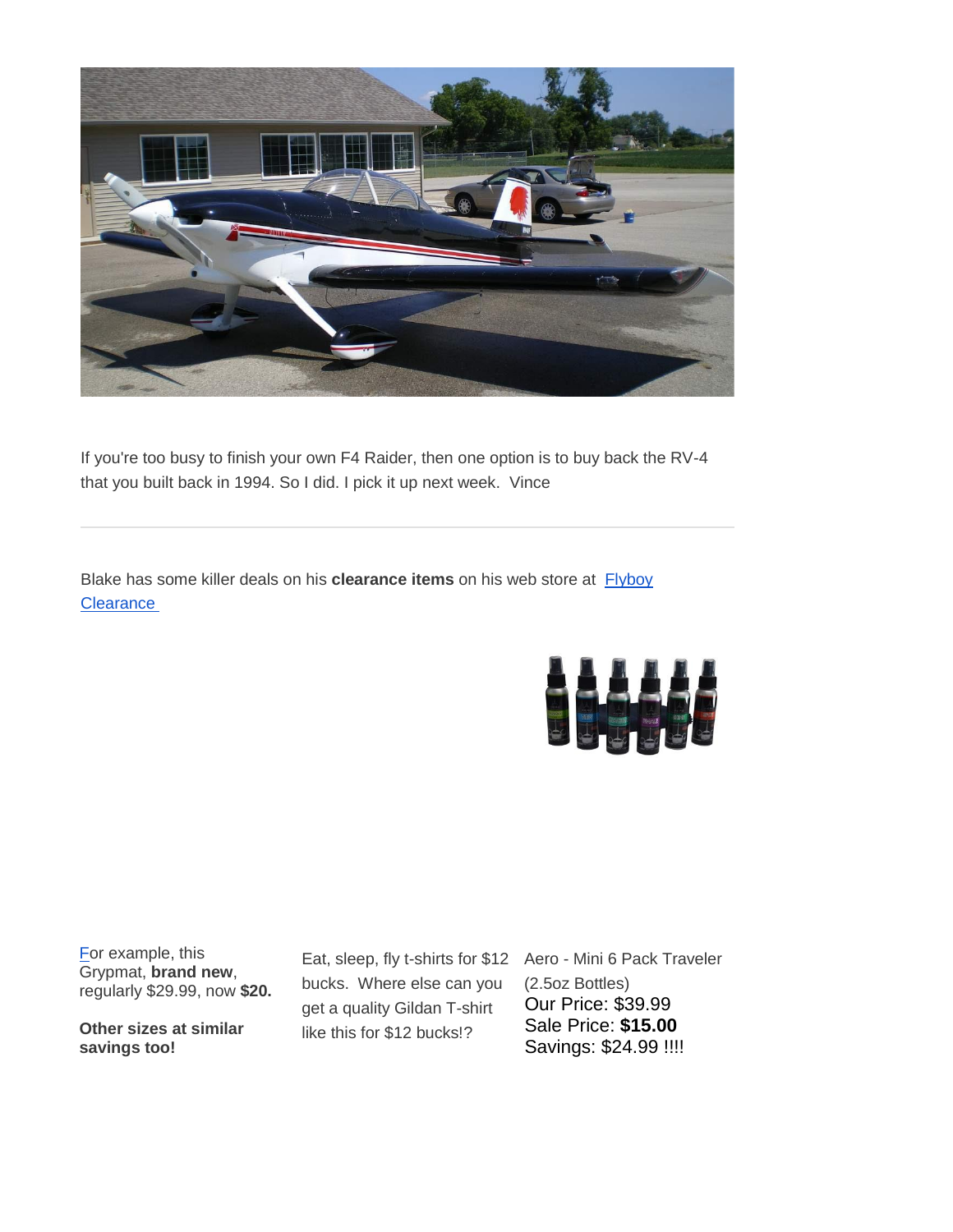

Vedalo HD Rosso and Azurro 2 NEW! Our Price: \$229.00 Sale Price: **\$119.00** Savings: \$110.00!!!

Bug Off! 32 oz. bottle Our Price: \$12.95 Sale Price: **\$4.00** Savings: \$8.95

## **A ridiculously low price, and it's a great product too!!**

Flyagra T Shirt Our Price: \$20.00 Sale Price: **\$12.00** Savings: \$8.00

Many other T-shirts, all funny, some a bit off color for those with an edgy sense of humor, are available in most sizes. **Christmas is coming soon. Act fast!!**

All are available exclusively at **[Flyboy Accessories](http://trk28.benchurl.com/c/l?u=82EE796&e=D627C4&c=E356B&t=0&l=FFBB8A&email=aR1RV9%2BYo52gIqxj1QGBi5emkgBQcCdv&seq=1)** in our *Clearance Section*. While you're there, check out the other great products offered for your Rocket, Raider, or RV.

Until next time, fly safely and build on!

Thanks,

Vince Frazier Frazier Aviation LLC, a Team Rocket authorized distributor. 3963 Caborn Road North Mount Vernon, IN 47620

812-464-1839 office, Mon-Thur 8am-4:30pm 812-449-0230 cell, all other hours